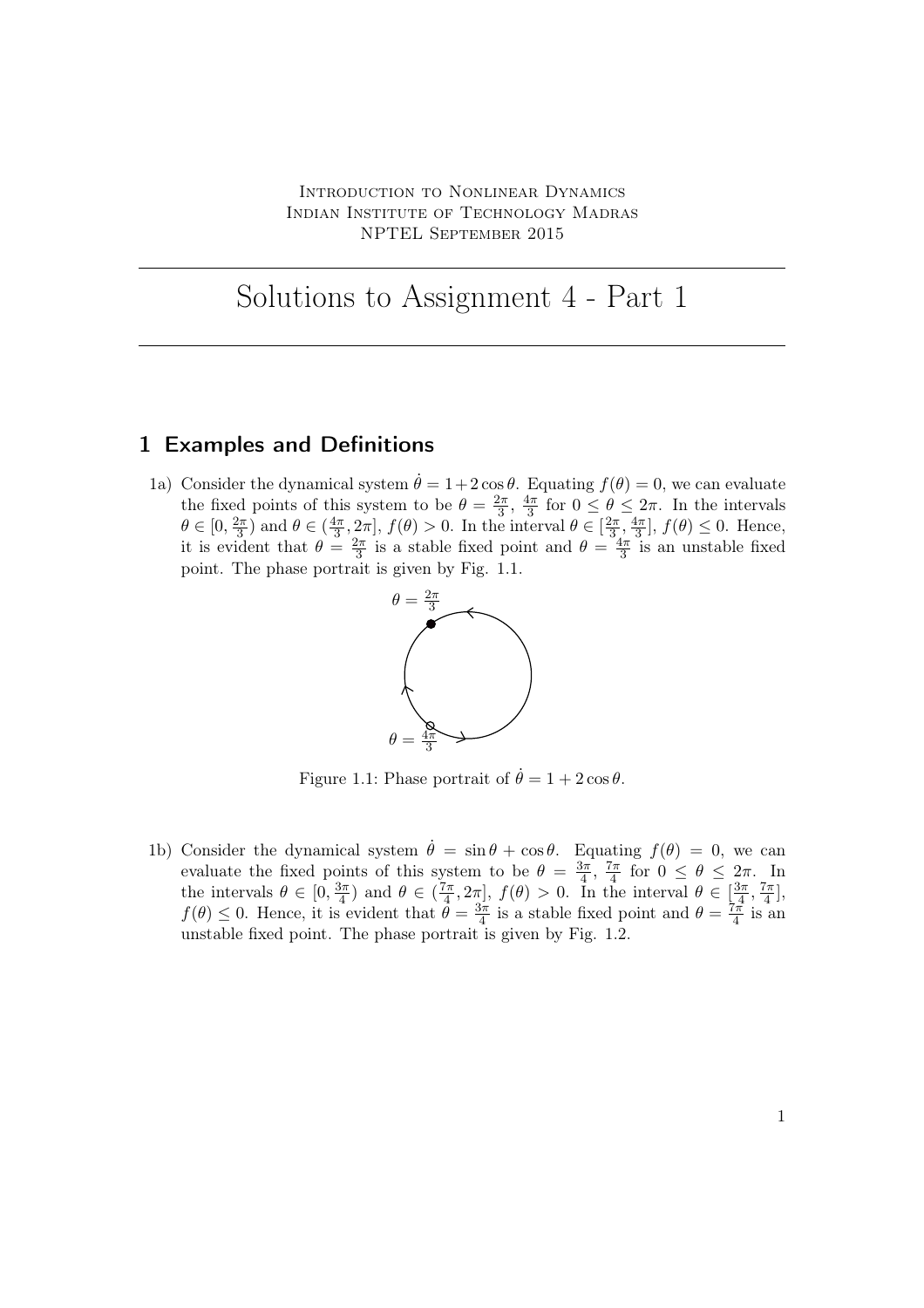

Figure 1.2: Phase portrait of  $\dot{\theta} = \sin \theta + \cos \theta$ .

## 2 Uniform Oscillator

1) The minute hand takes  $T_1 = 1$  hour to finish one rotation and the hour hand takes  $T_2 = 12$  hours. If  $\theta_1$  represents the position of the minute hand, and  $\theta_2$  that of the hour hand, we have

$$
\dot{\theta}_1 = \frac{2\pi}{T_1}
$$

$$
\dot{\theta}_2 = \frac{2\pi}{T_2}
$$

If  $\phi$  represents the phase difference between the two hands, we have

$$
\phi = \theta_1 - \theta_2,
$$

from which the rate of change of phase difference can be written as

$$
\dot{\phi} = \dot{\theta}_1 - \dot{\theta}_2.
$$

The two hands will overlap when the phase difference is  $2\pi$ . The time required for the phase difference to reach  $2\pi$  can be computed using the rate of change of phase difference as

$$
T_{\text{lap}} = \frac{2\pi}{\dot{\phi}}
$$
  
= 
$$
\frac{2\pi}{\dot{\theta}_1 - \dot{\theta}_2}
$$
  
= 
$$
\left(\frac{1}{T_1} - \frac{1}{T_2}\right)^{-1}
$$
  
= 
$$
\frac{12}{11}.
$$

Therefore, it takes 12/11 hours for the two hands to overlap each other. If the hands first overlapped at 12 : 00, they would next overlap at 13 : 05 approximately.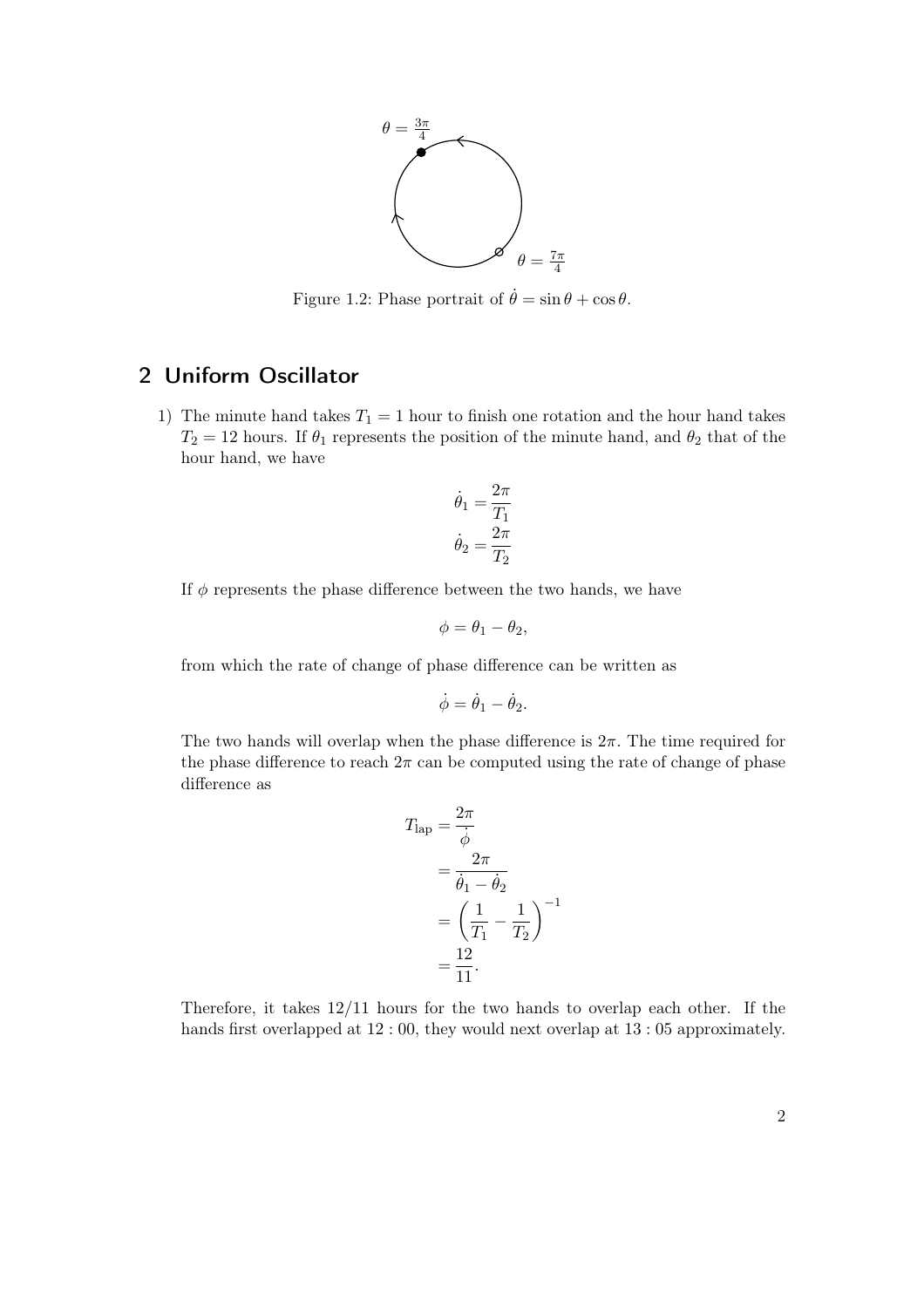### 3 Nonuniform Oscillator

1a) System in consideration is  $\dot{\theta} = \mu \sin \theta - \sin 2\theta$ . To obtain the fixed points, we equate  $f(\theta)$  to zero. That is,

$$
\mu \sin \theta - \sin 2\theta = 0
$$
  

$$
\implies \sin \theta \left( \mu - 2 \cos \theta \right) = 0
$$

Thus, we obtain

$$
\sin \theta = 0 \qquad \qquad \mu - 2\cos\theta = 0
$$
  

$$
\implies \theta = 0, \pi \qquad \qquad \implies \cos\theta = \frac{\mu}{2}
$$

Intuitively, we can see that  $\mu = 0, -2, 2$  correspond to critical values of the parameter. We now plot the phase portraits to confirm this. The phase portraits are shown in Figure 3.1a-3.1e. The fixed points for each case are listed in Table 3.1.

| Table 3.1      |                                        |
|----------------|----------------------------------------|
|                |                                        |
| $\mu \geq 2$   | $-\pi$ , 0, $\pi$                      |
| $0 < \mu < 2$  | $-\pi$ , 0, $\pi$ , $\cos^{-1}(\mu/2)$ |
| $\mu = 0$      | $-\pi, -\pi/2, 0, \pi/2, \pi$          |
| $-2 < \mu < 0$ | $-\pi$ , 0, $\pi$ , $\cos^{-1}(\mu/2)$ |
| $\mu \leq -2$  | $-\pi$ , 0, $\pi$                      |

It can be seen that fixed points are created and destroyed at the aforementioned critical values of  $\mu$ , and hence the system undergoes a saddle-node bifurcation.

#### 4 Linear Systems

1) The given system is

$$
\dot{x} = 4x - y,
$$
  

$$
\dot{y} = 2x + y.
$$

a) The above system can be re-written in matrix form as

$$
\begin{bmatrix} \dot{x} \\ \dot{y} \end{bmatrix} = \begin{bmatrix} 4 & -1 \\ 2 & 1 \end{bmatrix} \begin{bmatrix} x \\ y \end{bmatrix}.
$$

3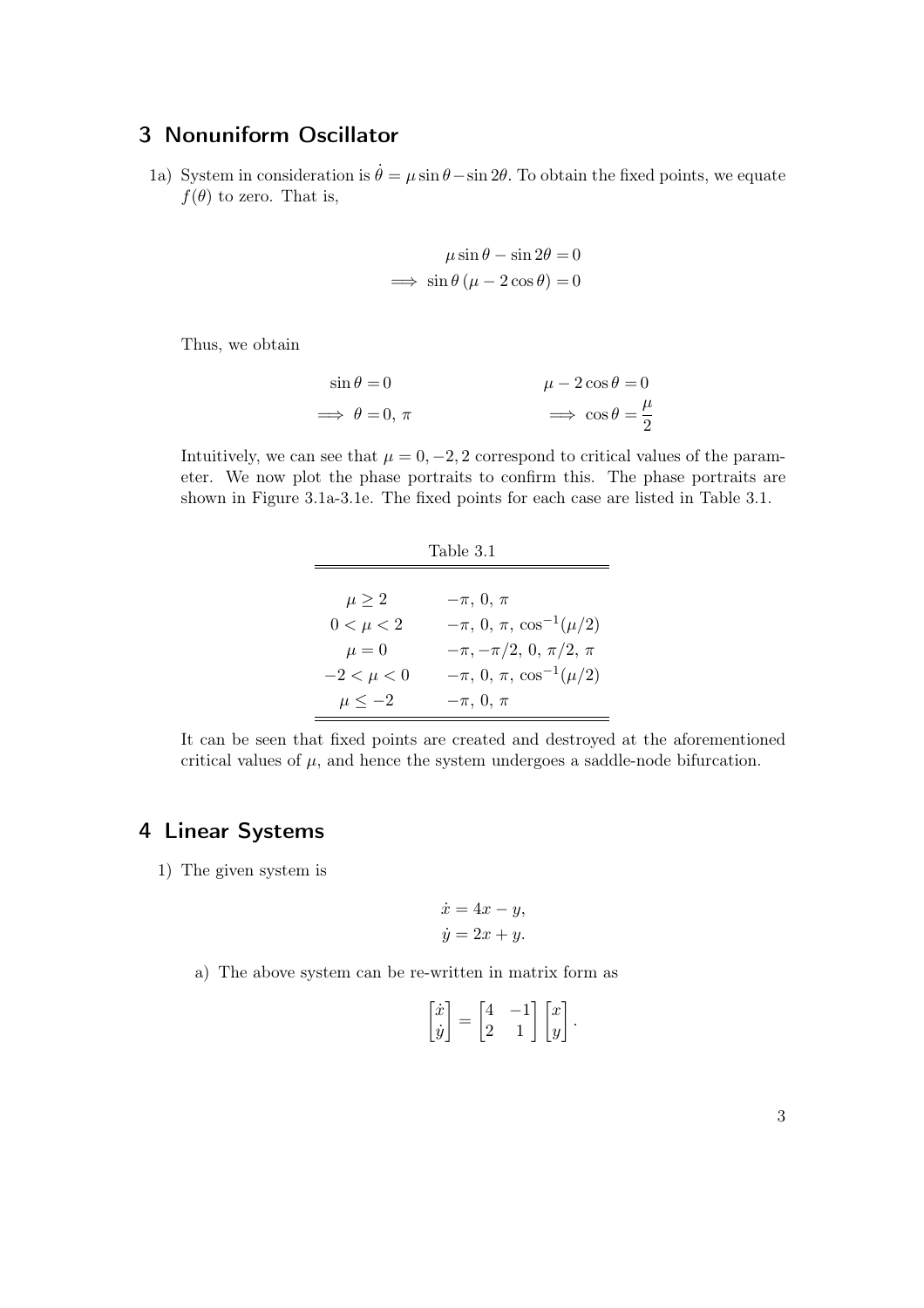It is now in the form  $\dot{\mathbf{x}} = A\mathbf{x}$ , where

$$
\mathbf{x} = \begin{bmatrix} x \\ y \end{bmatrix}, \text{ and } A = \begin{bmatrix} 4 & -1 \\ 2 & 1 \end{bmatrix}.
$$

b) In order to find the characteristic polynomial, we need to evaluate

$$
\det(A - \lambda I).
$$

That is,

$$
\det\left(\begin{bmatrix} 4-\lambda & -1 \\ 2 & 1-\lambda \end{bmatrix}\right).
$$

This simplifies to

$$
(4 - \lambda) \times (1 - \lambda) + 2,
$$
  

$$
\lambda^2 - 5\lambda + 6.
$$

Therefore,  $f(\lambda) = \lambda^2 - 5\lambda + 6$  is the required characteristic polynomial.

c) To find the eigenvalues, we need to solve the equation  $f(\lambda) = \lambda^2 - 5\lambda + 6 = 0$ . This yields  $\lambda_1 = 2$  and  $\lambda_2 = 3$  as the eigenvalues.

To obtain the eigenvector corresponding to an eigenvalue  $\lambda$ , we need to solve the equation  $A\mathbf{x} = \lambda \mathbf{x}$ . This computation yields the eigenvector  $\mathbf{v}_1$  corresponding to the eigenvalue  $\lambda_1 = 2$  and the eigenvector  $\mathbf{v}_2$  corresponding to the eigenvalue  $\lambda_2 = 3$ , where

$$
\mathbf{v}_1 = \begin{bmatrix} a \\ 2a \end{bmatrix}, \mathbf{v}_2 = \begin{bmatrix} b \\ b \end{bmatrix},
$$

where  $a, b \in \mathbb{R}$ . For the particular value (for simplicity) of  $a = b = 1$ , we obtain

$$
\mathbf{v}_1 = \begin{bmatrix} 1 \\ 2 \end{bmatrix}, \mathbf{v}_2 = \begin{bmatrix} 1 \\ 1 \end{bmatrix},
$$

d) For the matrix A, we compute  $\Delta = \det(A)$  and  $\tau = \text{trace}(A)$ . We obtain  $\Delta = 6$  and  $\tau = 5$ . The quantity  $\tau^2 - 4\Delta$  evaluates to 1. Since  $\tau^2 - 4\Delta > 0$ , the origin is a node. Since  $\tau > 0$ , the origin is unstable. Hence, the origin is an unstable node for the given system.